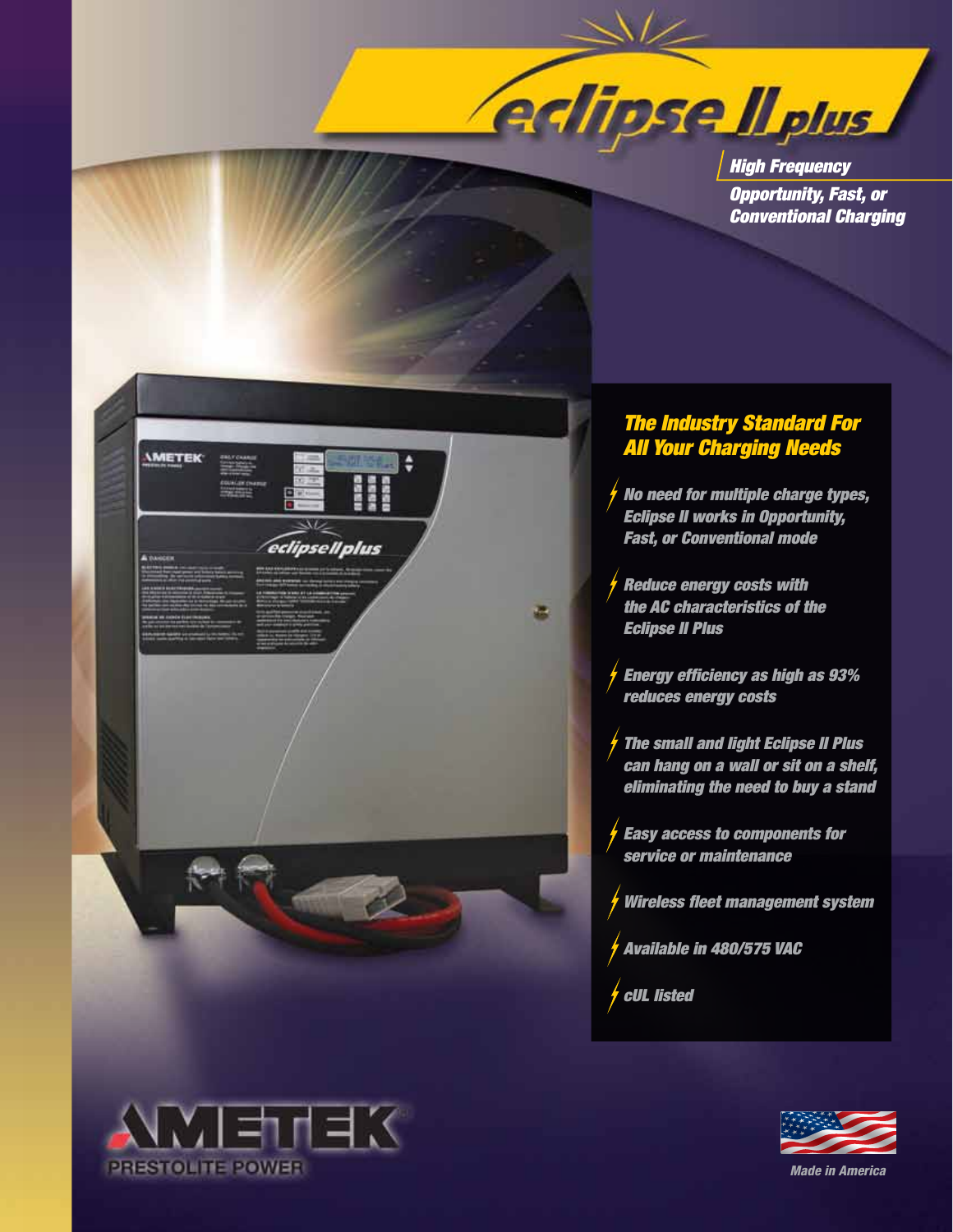





*Side panel is removable for easy access to components*



# *Eclipse II Plus*

*The Eclipse II Plus is the most adaptive charging solution on the market, and it maintains the same quality you've come to expect from Ametek. The opportunity charging function will sustain the battery between 30% and 80% state of charge via short, opportunistic charges and is able to fully charge your battery in 6 hours or less. Conventional charging mode recharges any 100% drained lead-acid battery within the charger's rated capacity, flooded or sealed, in 8 hours or less.* 

*Advanced IGBT high frequency power conversion circuitry supplies efficient, reliable service in all modes and supports the fast charging capability of the Eclipse II Plus for when you need your battery available as soon as possible. Small size allows you to use your existing charging configuration, no need to make more space. No matter the battery age, battery type, or electrolyte temperature, the intelligent monitoring system of the Eclipse II Plus enables it to provide optimum charge with minimal temperature rise and to complete the charging cycle at the proper current.* 

#### *Low Cost Efficient Operation*

The high power demands of opportunity chargers require an energy efficient design. The advanced high frequency design of the Eclipse II Plus is extremely efficient at 93%, converting AC power to usable DC power with the minimum possible impact on the utility grid. The .95 power factor minimizes AC amp draw and thereby reduces installation costs.

### *EC2000 Control*

The new EC2000 control is nearly identical in functionality and programmability to AMETEK's popular UC2000 used in the Ultra product line. With a 40 character, alphanumeric LCD display, easy to read information is always available to follow the chargers status. In addition, 4 bright LEDs provide charge status at a glance and the sealed membrane keypad allows for easy customer interface.

#### *Energy Saving Features*

Further enhance energy savings by utilizing the EC2000's programmable start modes. Using the Delayed or Time-of-Day start modes of the EC2000 to charge your batteries during off-peak hours can yield up to 50% in additional energy cost saving. The EC2000 also offers Time-of-Day Block-Out to lower utility bills and reduce peak demand by blocking out a period of charging time on one or more chargers.

#### *Minimize Hydrogen Gas Emissions*

The No-Gassing feature of the Eclipse II Plus allows a programmable time to be set so that should the charger reach the gassing portion of the charge cycle within the set time, the charger would stop charging until the set time has elapsed. Only at this point would the charger continue to charge and take the battery to charge complete.

#### *Automatic or Manual Equalize Operation*

All Eclipse II Plus chargers are shipped with Automatic Equalize enabled to ensure that your batteries routinely receive an equalize charge of three hours beyond the normal DV/DT charger termination. Auto Equalize can be set for one of two options, Number of Cycles, or Day of Week.

When any automatic equalize function is selected, the equalize button on the keyboard is disabled to prevent unnecessary equalize charges. The ability to automatically equalize batteries provides an exact schedule of equalize charges for better battery maintenance and longer life.

#### *Control Equalization Cycles*

When an AMETEK BID is attached to the battery, it tracks and records completed charge cycles. When the battery is connected to the charger, the Eclipse II Plus reads the BID information to determine how many charge cycles have been completed since it was last equalized. When the number of completed cycles matches the user selected equalize interval, the charger will equalize that battery. This ensures that each battery is equalized at the intervals selected by the customer regardless of which charger is connected.

#### *Battery Cool Down*

Battery cool down allows the battery to cool down before use, which allows for increased control of battery rotation, resulting in increased battery efficiency and longer life. Battery cool down can be programmed from the EC2000 keypad from 0-8 hours in one hour increments. After the recharge is complete, the display will read "battery cool down" until the predetermined cool down period has ended, at which time the charge complete LED is illuminated.

#### *Regulation*

The Eclipse II Plus is designed to hold the finish voltage rate to within  $+/-1\%$  and the finish current to within +/-2% over a wide range of line voltage variations.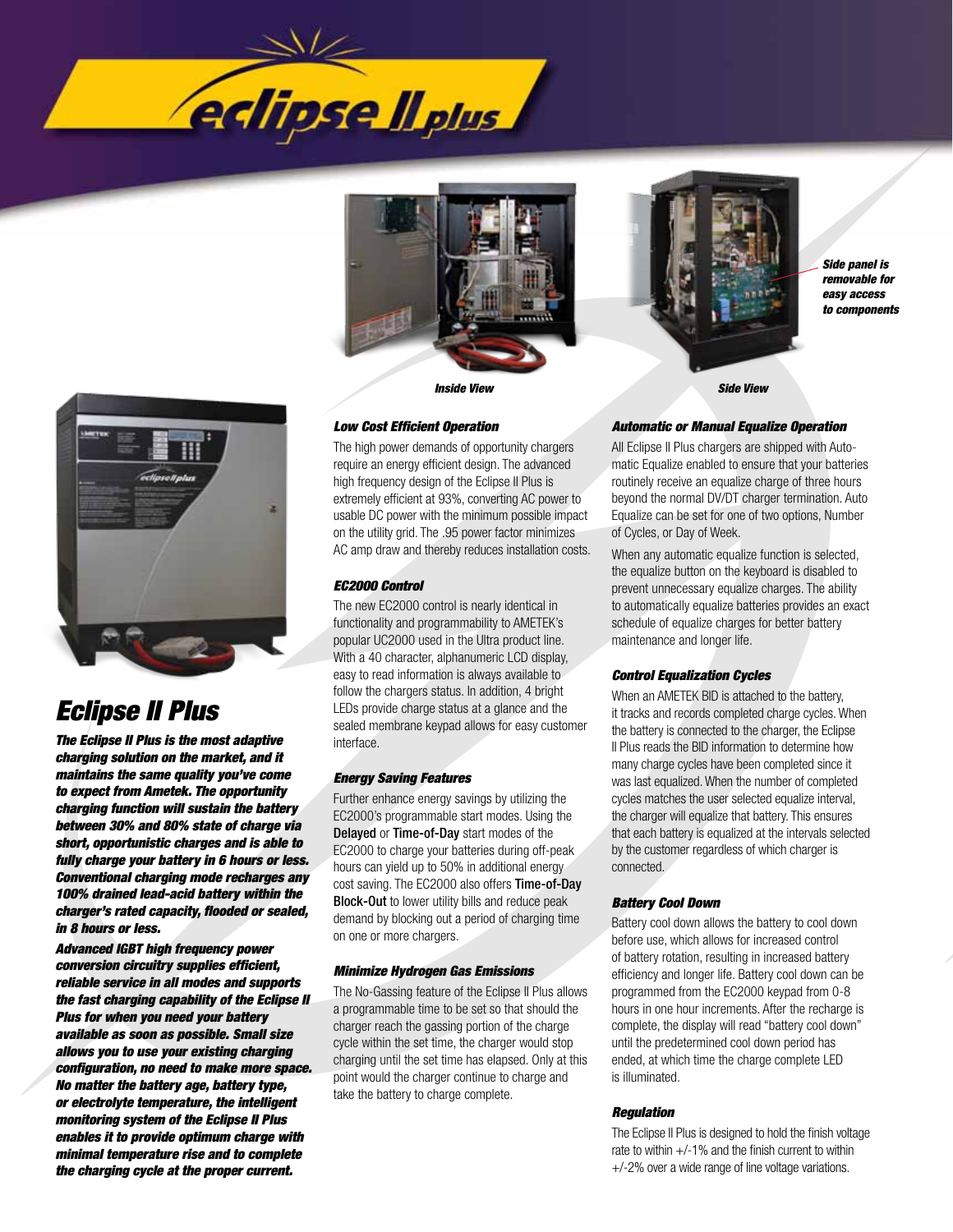*2x20 Character Backlit, LCD Display LED Status Indicators Equalize and Manual Stop Sealed Membrane Keypad*

# *Mounting Options*

Flexible cabinet design allows charger to be mounted on a shelf or the wall without additional brackets. The legs are simply removed from the bottom of the charger and bolted to the rear panel to convert the charger from shelf mounting to wall mounting. Chargers can be stacked up to three high.

#### *Quiet Fan Cooling*

The Eclipse II Plus utilizes an advanced fan design to cool the electronics, extending life while providing low sound levels for quiet operation.

#### *Warranty, 10-3-1*

For the original purchaser, repair costs are minimized through a 10 year warranty on power transformers, plus 3 years on electronic PC boards, and 1 year on other components.

#### *Prevent Overcharging*

Back-up timers protect your batteries from overcharging by shutting the charger off in the event that the battery does not reach 80% charged in 9 hours, or does not reach charge complete within 4 hours of reaching the 80% charged point. The charger also monitors the ampere hours returned and if the ampere hours returned exceed the rated ampere hour capacity by 125%, the charger will shutdown, protecting your battery from harmful overcharging. (150% on equalize cycles.)

#### *Charge Cycle Archive*

The Eclipse II Plus will collect and save 21 items of charge cycle information for the last 500 charge cycles. This valuable information can then be reviewed manually from the front panel, or it can also be downloaded wirelessly using our Datalink<sup>2</sup> system.

#### *Operating Modes*

Multi-cell: automatically matches output voltage to battery

Fixed-cell: set for specific battery voltage, rejects others

BID mode: information programmed in BID determines charger operation

Timer Start: operated as a manual timer for maintenance and shop charging

#### *Refresh Charge*

Start off the week with fully charged batteries. Anytime the battery is left plugged into the charger for an extended time, such as over a long weekend, the charger will restart automatically and top off the battery to ensure your trucks are running at peak performance.

#### *Monitor Battery and Charger Operation*

With no spare batteries, it's important to know that your batteries are being properly charged and maintained. The AMETEK BID with Amp-Hour Accumulator measures and records electrolyte temperature and accumulated ampere-hours, both charged and discharged. The accumulated ampere-hours are essential to support battery warranty and to predict battery end of life. The functionality of the Eclipse II Plus charger can be greatly enhanced through the addition of the optional Battery Identification Module, BID. The BID is programmed with battery information including rated AH capacity, rated voltage, battery type, and start rate for opportunity charging.

Batteries with BIDs will be automatically recognized by the charger, allowing the charger to charge at the proper voltage and current levels for the type of battery connected. The BID eliminates any manual charger settings.

#### *Wireless Fleet Management System*

The Eclipse II Plus has the Datalink<sup>2</sup> wireless module built-in. Datalink<sup>2</sup> gives you the opportunity to monitor battery usage and identify bad situations before they become problems that lead to down time.

Datalink<sup>2</sup> greatly enhances the ability to collect charge and discharge data from the charger. The transfer of data occurs wirelessly utilizing our proprietary wireless network in combination with a powerful transceiver. Typical communication range is 1,500 ft in a normal operating environment and with communication between chargers, this range is doubled to a 3,000 ft radius. The actual range in your facility can vary greatly based on numerous factors. It is not necessary for the system to be integrated into the customer's network.

#### *Battery Identification Module*



The functionality of the Eclipse II Plus charger can be greatly enhanced through the addition of the optional Battery Identification Module, BID. The BID is

programmed with battery information including rated AH capacity, rated voltage, battery type and more.



#### *BID with Ampere Hour Accumulator*

When equipped, a battery with an ampere-hour accumulator BID will transmit to the

EC2000 control, the updated AH data. The accumulated AHs for both charge and discharge cycles are stored in the BID along with the lifetime average battery temperature, and is readable from the EC2000 control and through the Datalink<sup>2</sup> System.